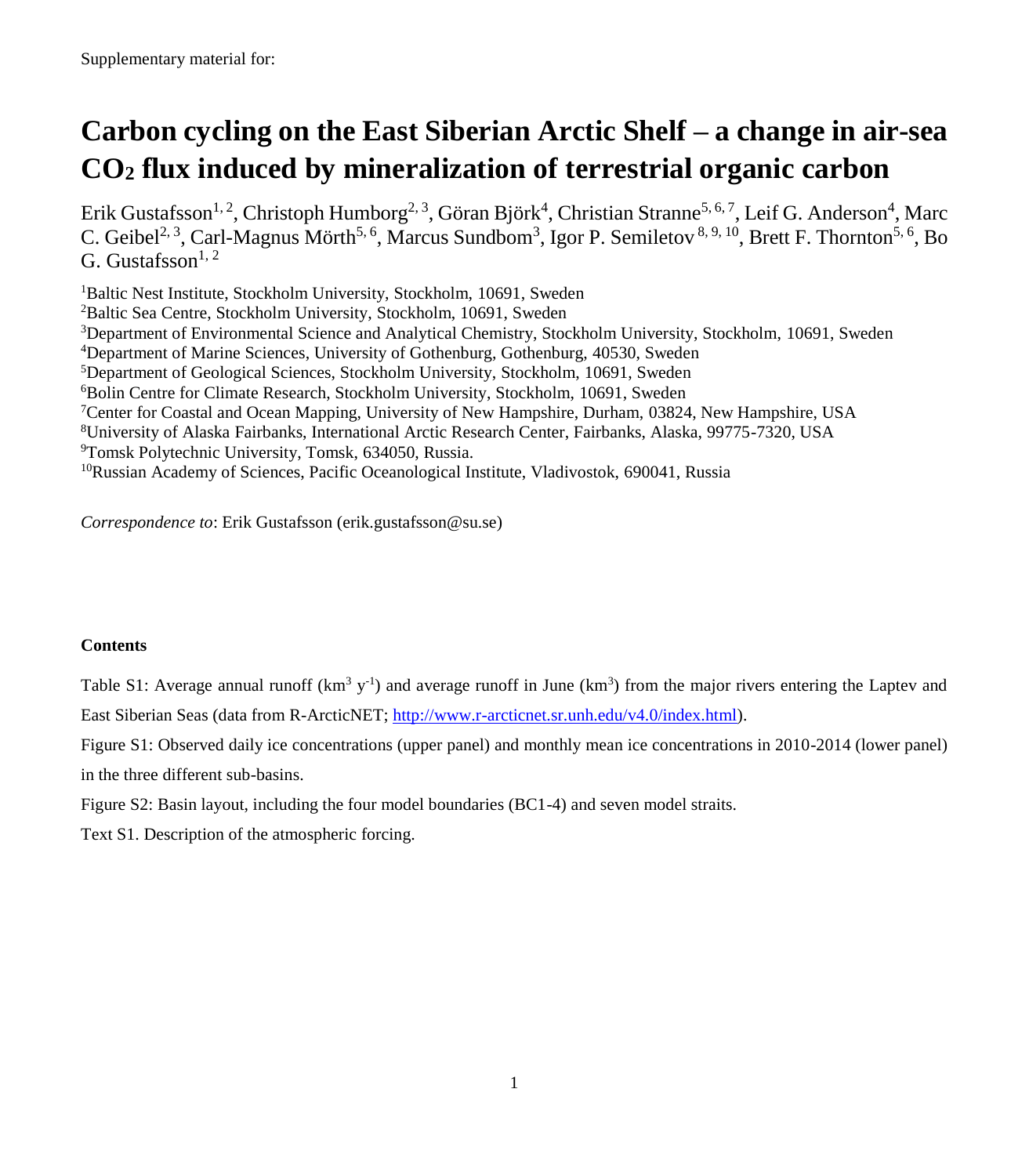| Basin             | River                | Runoff $(km3 yr-1)$ | Runoff in June $(km^3)$ |
|-------------------|----------------------|---------------------|-------------------------|
| Laptev Sea        | Khatanga             | 80                  | 33                      |
|                   | Anabar               | 14                  | 8.3                     |
|                   | Olenek               | 37                  | 21                      |
|                   | Lena                 | 490                 | 160                     |
|                   | Yana                 | 32                  | 11                      |
|                   | Total                | 650                 | 234                     |
|                   |                      |                     |                         |
| East Siberian Sea | Indigirka            | 50                  | 15                      |
|                   | Alazeya              | 1.4                 | 0.3                     |
|                   | Kolyma               | 100                 | 39                      |
|                   | <b>Bolshoy Anyuy</b> | 8.7                 | 3.3                     |
|                   | Total                | 160                 | 57                      |

Table S1: Average annual runoff (km<sup>3</sup> y<sup>-1</sup>) and average runoff in June (km<sup>3</sup>) from the major rivers entering the Laptev and East **Siberian Seas (data from R-ArcticNET[; http://www.r-arcticnet.sr.unh.edu/v4.0/index.html\)](http://www.r-arcticnet.sr.unh.edu/v4.0/index.html).**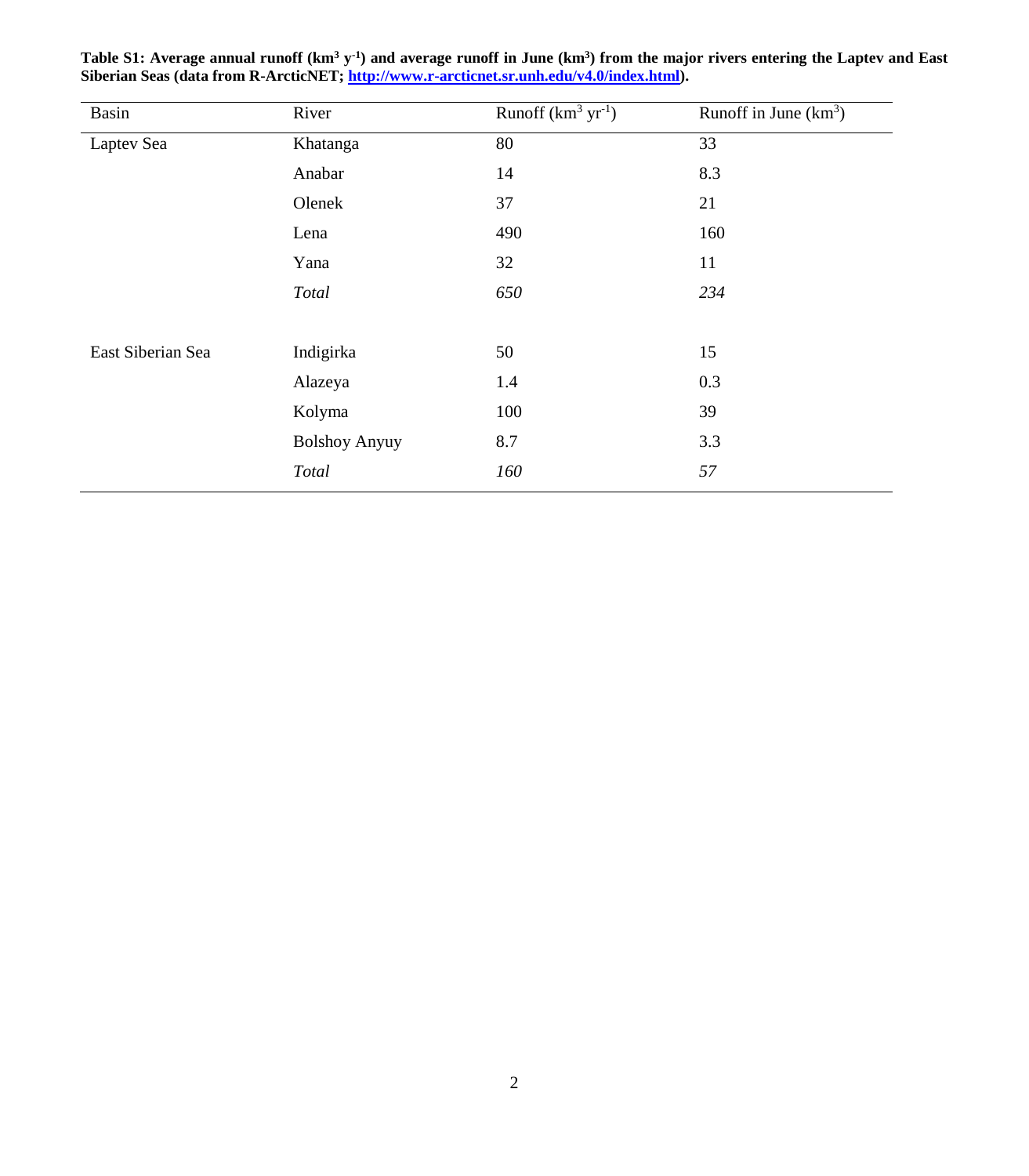

**Figure S1: Observed daily ice concentrations (upper panel) and monthly mean ice concentrations in 2010-2014 (lower panel) in the three different sub-basins (data provided by the National Snow and Ice Data Centre; Cavalieri et al., 1996).**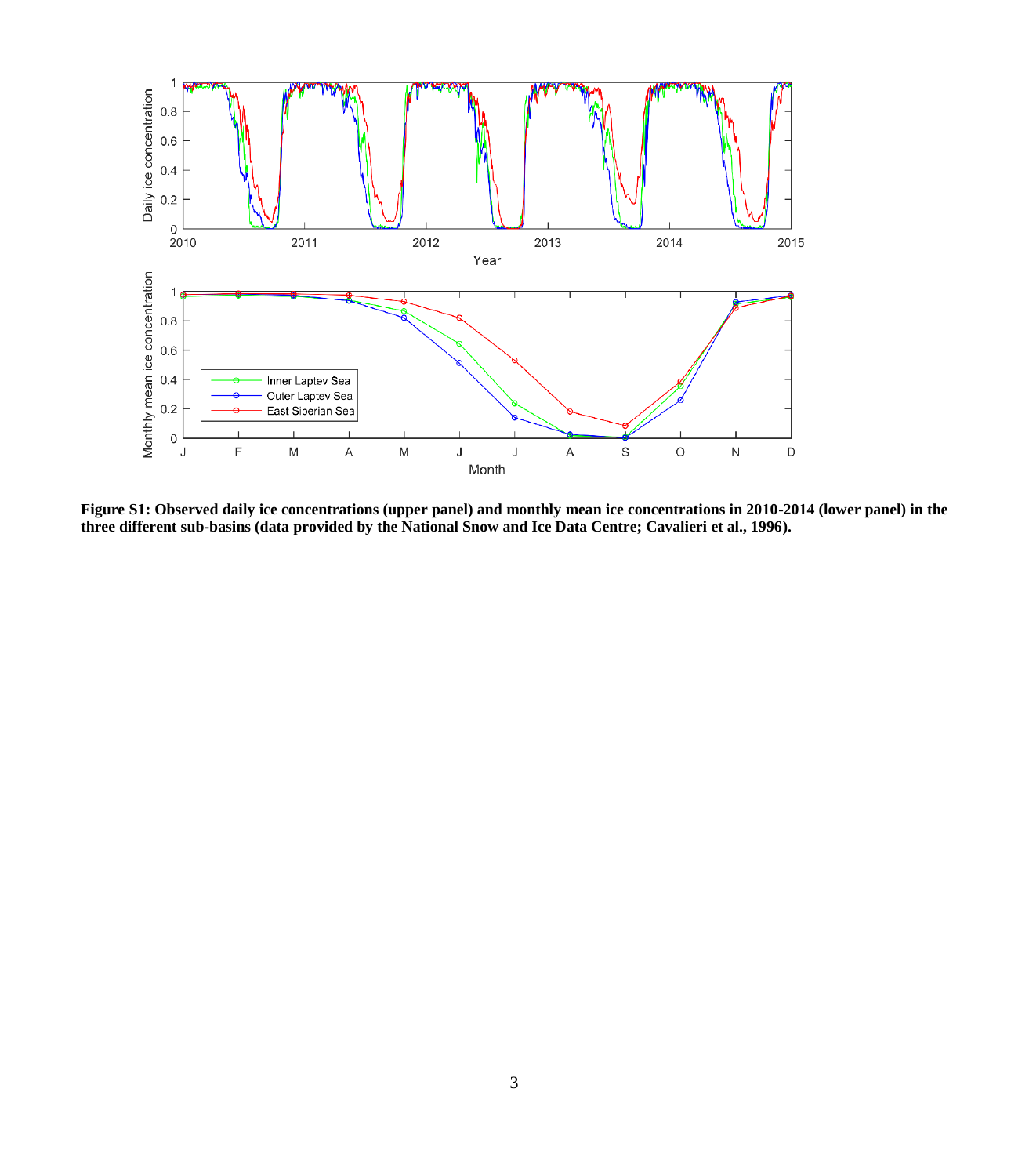

**Figure S2: Basin layout, including the four model boundaries (BC1-4) and seven model straits.**